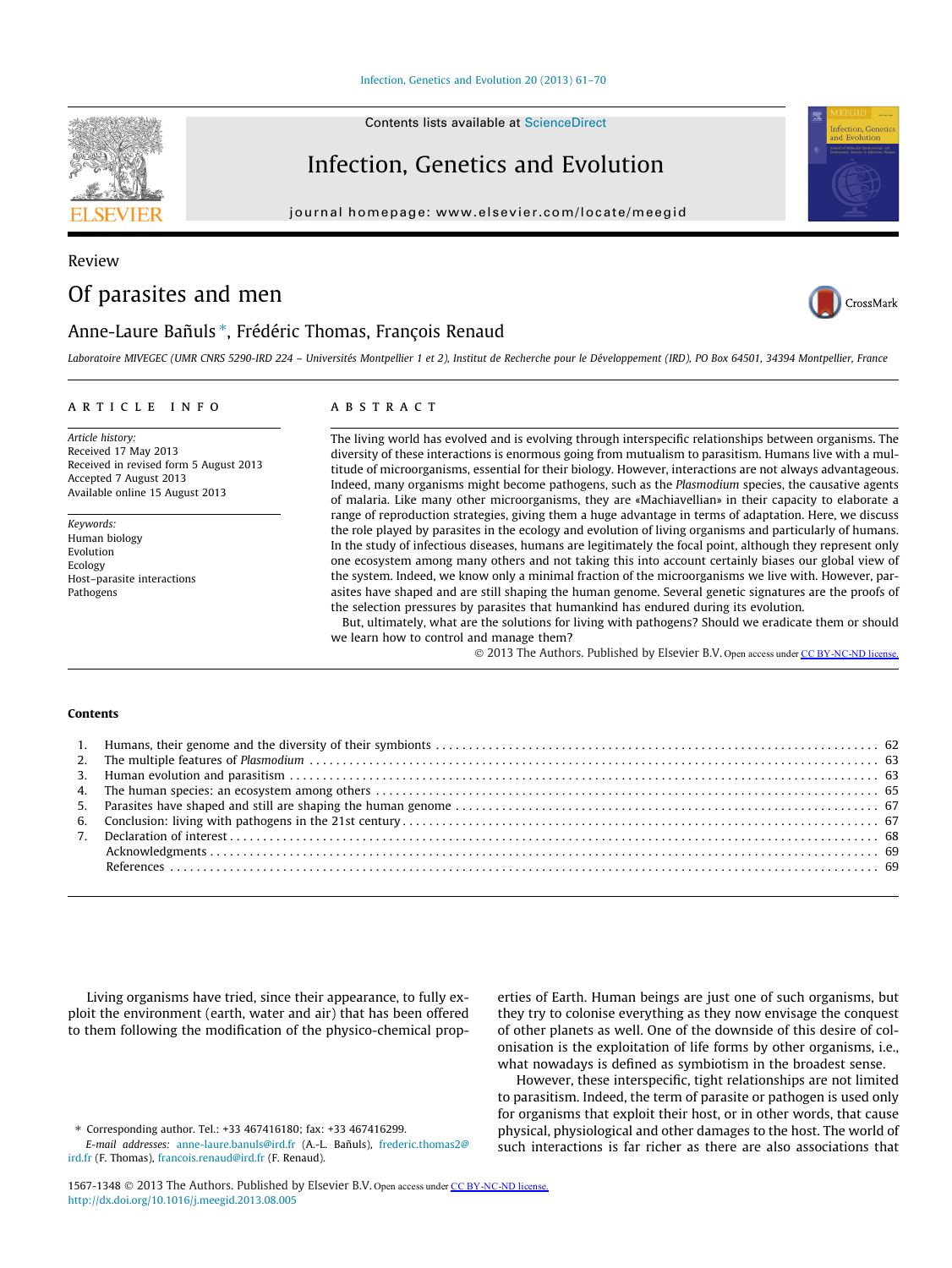encompass the case of organisms that cannot live without each other any longer (mutualism), the most beautiful example of which is the eukaryotic cell, i.e., the association of a genome with a bacterium named mitochondrion. Parasitism and mutualism coexist within our biosphere and a game theory model has been proposed to summarise and analyse all the possible interactions ([Renaud and de Meeûs, 1991](#page-9-0)). This simple model considers that host and parasite interact and that natural selection acts as an arbiter relative to the functions of utility of the game, i.e., the gains obtained by each of the two players. The game is based on two strategies that can be adopted by the host and the parasite and on the interactions between these strategies in terms of selective values for the two of them. This game, named «The Killer and The Diplomat» proposes a strategy of aggression and one of compromise. The question is: Parasitism: compromise or conflict? The game solutions can be defined in terms of Evolutionarily Stable Strategy (ESS, i.e., a strategy which cannot be invaded by any other strategy, thus conferring the adaptive optimum). The game solutions can thus be summarised as follows:

- There are two ESS (conflict or compromise) that are defined in function of the associated costs. Indeed, in the absence of costs related to resistance or virulence, there can be only one strategy (i.e., conflict, which implies the maximal virulence for the parasite and the maximal resistance for the host). However, costs associated with these two parameters (virulence and resistance) do exist and the examples in the literature are abundant [\(Burdon and Thrall, 2003; Sturm et al., 2011](#page-8-0)). For this reason, interactions tend to move towards situations of compromise in which the parasite minimizes its virulence and the host its resistance. This might seem trivial, but it had to be formally demonstrated. All the situations are thus feasible in nature in function of how the interactions will develop. Nevertheless, it is not possible to say, as often found in the literature, that a host/parasite association will always develop toward lesser virulence or lesser resistance;
- The utility functions of the game (the outcomes of the confrontations) then show that: (a) mutualism is just a form of parasitism in which the costs are positive, (b) commensalism (where the host accommodates a commensal that does not exploit



Fig. 1. The microbiome is the expression of the ecological conditions of the milieu (such as temperature, pH, content in hormones, lipids and proteins, UV exposure, absence of light, type of mucosa...), to which the involved microbial communities (which are defined as microbiota or flora) will react, individually and/or collectively, and which they can modify or maintain. It is currently thought that the micro-organisms living on or within a human being exceed of a factor of 10 the number of cells that constitute the human body. However, only 1% of them are currently referenced. The bacteria of the human body represent millions of genes in comparison to the 23,000 genes of the human genome.

the host) is a point of non-equilibrium that may sway towards mutualism or parasitism and so on, (c) parasitoids (i.e., very virulent parasites) are just organisms that have progressed towards the ''conflict'' configuration of the game.

Accordingly, the game solution is twofold and the evolution of a biotic interaction can move towards cooperation (i.e., mutualism) or aggression (i.e., parasitism). The cursor is thus variable.

The multitude of interactions that governs, at least partially, the evolution of the species of our planet concerns all (viral, bacterial, animal or vegetal) living organisms. The modalities of these interactions are many as our world is rich in life forms and an entire existence would not be enough to make the inventory of all of them. Hence, we will try to describe this richness by choosing to focus on the parasites and pathogens of the species that concerns us most: the human species.

#### 1. Humans, their genome and the diversity of their symbionts

Humans, who are considered by many among us as the epitome of evolution, cannot live alone, that is without the symbionts that are associated with them. Generally, a eukaryotic organism cannot be considered as autonomous without the contribution of a multitude of organisms that are defined as its microbiome. A study published in 2007 showed that 90% of the cells in the human body are bacteria, fungi, protozoa (i.e., non-human cells). The current estimation of the human microbiome (i.e., the organisms that live on or inside Homo sapiens) exceeds of a factor of 10 the number of somatic and germinal cells of an individual ([Turnbaugh et al., 2007\)](#page-9-0). If we consider only the human intestine as an example, it contains on average 40,000 species of bacteria [\(Frank and Pace, 2008\)](#page-8-0) and 9 million of unique bacterial genes [[\(Yang et al., 2009](#page-9-0)) – Fig. 1]. The immensity of this gene diversity can be better appreciated when compared to the 23,000 genes that compose the human genome. However, at most only 1% of the human microbiome has been characterised so far [\(Marcy et al., 2007](#page-8-0)). Therefore, we cannot any longer consider any organism as isolated, as we are all superorganisms the metabolic functions of which are the result of the expression of micro-organisms and human genes ([Gill et al.,](#page-8-0) [2006\)](#page-8-0). One of the most illustrative examples is the gut microbiota, the densest microbial population in the human body. [Kovatcheva-](#page-8-0)[Datchary et al. \(2013\)](#page-8-0) describe this population as an organ itself, composed of 1000–1200 cell types (species) that encode 150-fold more genes (microbiome) than we have in our own genome. They report that it plays a fundamental role in human health, as it evolved specific functions that complement human metabolism and physiology. As example, intestinal bacteria take part in vitamin production, regulation of hormone synthesis, and maturation of the immune system.

Nevertheless, the interactions between all these symbiotic organisms are not always polite and mutually favourable; there are scroungers that can become pathogens. As example, [Taur and](#page-9-0) [Pamer \(2013\)](#page-9-0) explain that the modification of the intestinal microbiota and especially the loss of the microbial stability in humans can lead to the overgrowth or domination of pathogenic bacteria. Indeed, in the case of immune suppression, antibiotics as well as impairment of host immunity can cause the disruption of the microbiota giving rise to perturbations favouring intestinal domination by pathogenic species.

All the complexity of the relationships among living organisms resides in the type of interactions that they establish with their neighbours. Accordingly, resistance to antibiotics, which is a major public health issue, has been around since the dawn of time. This resistance appeared well before the use by humans of medicinal drugs. Indeed, a very recent study on sediments of the Canadian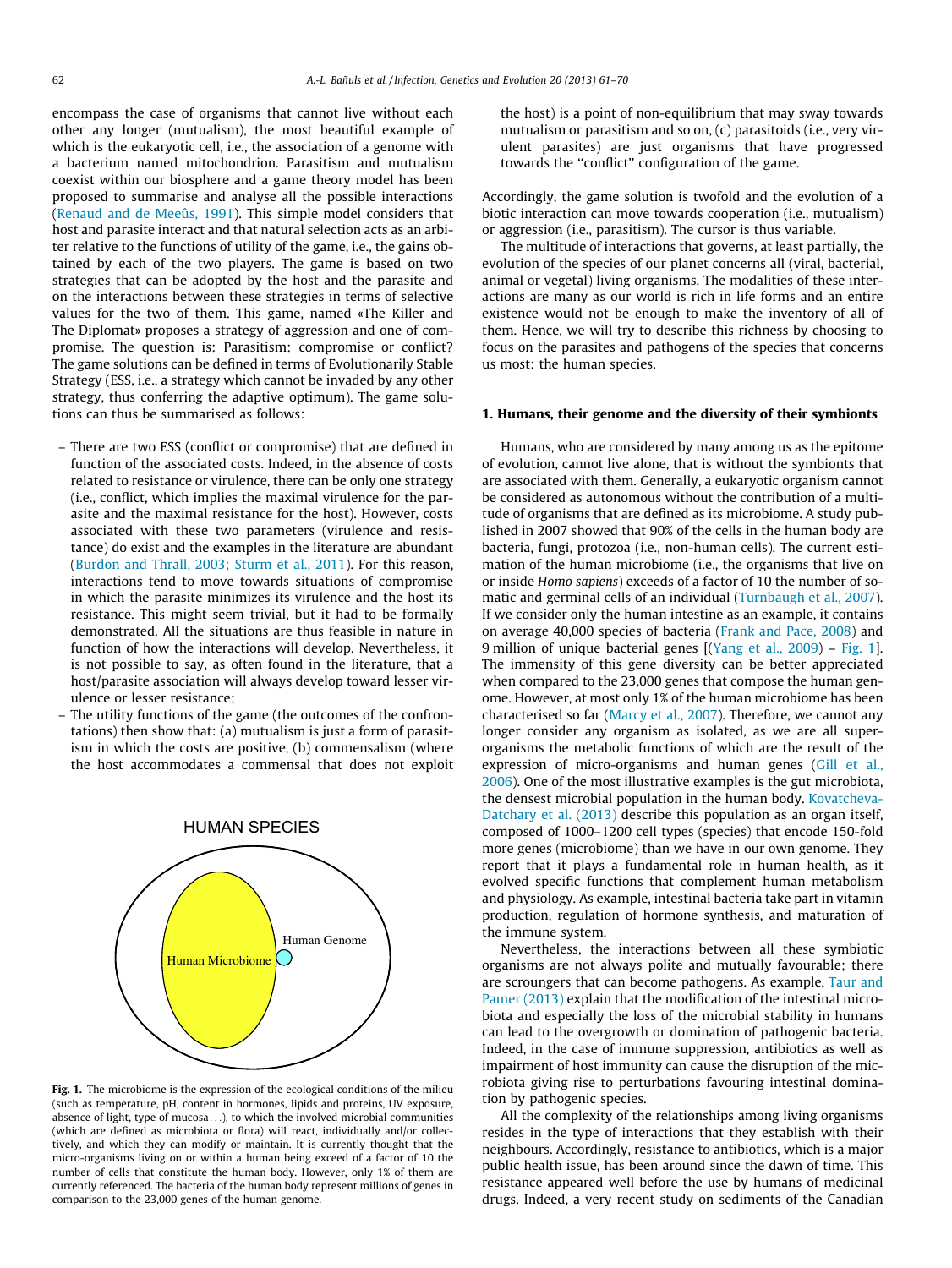

Fig. 2. The parasites that belong to the Apicomplexa group are the result of a double symbiosis. (A) Based on their morphological, biochemical and molecular (nucleus and mitochondria) characteristics, their phylogenetic position is together with Ciliates and Stramenopila (position in mauve). If the presence of the plastid (circular DNA of 35 kb) within their cytoplasm is taken into account, Apicomplexa should be classified between plants and algae (position in green). (B) Parsimonious hypothesis about the origin of Apicomplexa as derived from a double symbiotic acquisition of (i) a mitochondrion like all eukaryotes and of (ii) a plastid from green algae that indicates a lateral transfer which gave rise to the apicoplast. The ancestor of Apicomplexa was presumably a protozoan that ate algae. Modified from [Roos et al. \(1999\)](#page-9-0).

permafrost has demonstrated the existence of ancient bacterial sequences that correspond to resistance genes which certainly allowed these bacteria to defend themselves against aggressors ([D'Costa et al., 2011\)](#page-8-0).

### 2. The multiple features of Plasmodium

The world of host/pathogen relationships is immense and its diversity can sometimes be overwhelming. This is well illustrated by the example of malaria which is the first parasitic disease in the world caused by unicellular eukaryotes. This disease, which still kills about one million children per year, is caused by blood parasites, protozoa of the genus Plasmodium. One might think that this is a very simple organism because it is unicellular .... Far from it. Let's see why.

The Plasmodium parasites belong to the Apicomplexa group like, for instance, the Toxoplasma species. If we analyse the phyletic position of these parasites, we see that they are very close to ciliates in the evolutionary tree (Fig. 2A). Indeed, these organisms have morphological, molecular, biochemical and pharmacological characteristics that bring them close to ciliates and dinoflagellates ([Le](#page-8-0)[vine, 1988; Roos et al., 1999\)](#page-8-0). Nevertheless, the discovery of a circular DNA of 35 kb incorporated in the cytoplasm of Apicomplexa has been a puzzle for a long time. Molecular sequencing of this element showed that it was much closer to the plastids found in algae than to a cyanobacterium or any other free prokaryote ([Kohler et al., 1997](#page-8-0)). Thus, the presence of this plastid suggests that Apicomplexa should be rather grouped with plants. The most parsimonious hypothesis to explain this situation is the existence of a lateral transfer of an algal plastid that occurred in the ancestor of Apicomplexa. These organisms should thus be the result of a double symbiosis (Fig. 2B): (1) the acquisition of mitochondria like all eukaryotes and (2) the secondary integration of a plastid that led to a new symbiosis at the origin of the apicoplastid. In other words, the ancestor of the Apicomplexa should have been a eukaryotic protozoan that fed on algae and this «algaevory» allowed the integration of the plastid in the structure of the protozoan, giving birth to the Apicomplexa group. How did they become parasites remains a mystery; however, it must be acknowledged that this double symbiotic event has been a success because the group is much diversified. Just as an example, it has been possible to catalogue more than 180 species of the genus Plasmodium that parasite Reptiles, Birds and Mammals. But there is still more to come....

If humans have two separated sexes (female and male), this is not the case for Plasmodium. They are anyhow sexuated organisms, because the same genotype produces male and female gametes. They are hermaphrodites. Moreover, in the cycle of these parasites there are also phases of asexual mitotic reproduction. Thus, asexuality and sexuality are two assets of the biology of reproduction of these parasites. Indeed, two studies carried out in Kenya ([Razakan](#page-9-0)[drainibe et al., 2005\)](#page-9-0) and Cameroun ([Annan et al., 2007](#page-8-0)) showed that they can undergo self-fertilisation (i.e., here, union of gametes from the same individual, with the same genotype) and out-crossing (union of gametes originating from two different genotypes). Even better, it has been demonstrated that reproduction in this parasite is due for  $\frac{1}{4}$  to self-fertilisation and for  $\frac{3}{4}$  to out-crossing. These organisms have thus a policy of reproductive assurance to maintain their genotype by self-fertilisation and propose new combinations through out-crossing ([Dornier et al., 2008\)](#page-8-0). Furthermore, another work has demonstrated that these parasites can also adjust their sex ratio (i.e., differential production of female and male gametes) to optimise their chances of fertilisation, and thus their fitness ([Paul et al., 2000\)](#page-9-0).

These protozoa are «Machiavellian» because they present all possible reproductive options: sexuality, asexuality, self-fertilisation, out-crossing, sex ratio adjustment... Such large reproductive choice gives an enormous advantage to these parasites, and therefore it is easy to understand the difficulty humans have to face for putting in place effective means to fight them.

### 3. Human evolution and parasitism

What roles do pathogens play in the ecology and evolution of the living world? Terrific question. The time when only parasitologists were interested in parasites is well and truly over. Nowadays, the influence of parasitism on the evolution of living organisms is for some scientists a major research theme and for others an option that must obligatorily be taken into account given the fact that all living organisms are concerned by parasitism. If in the past, work was focused mainly on the direct effects of pathogens on the fecundity and survival of their hosts, the current research is highlighting their influence on host traits as different as behaviour, morphology and physiology, to mention only a few. And what about the human species?

During their evolution, humans have always lived in contact with rich and diversified communities of pathogens. For instance, although the habitat of the first hominids was limited to tropical savannahs, human migrations as well as the colonisation of more temperate regions have been accompanied by the exposure to new parasites ([Armelagos et al., 1996\)](#page-8-0). The structure and the size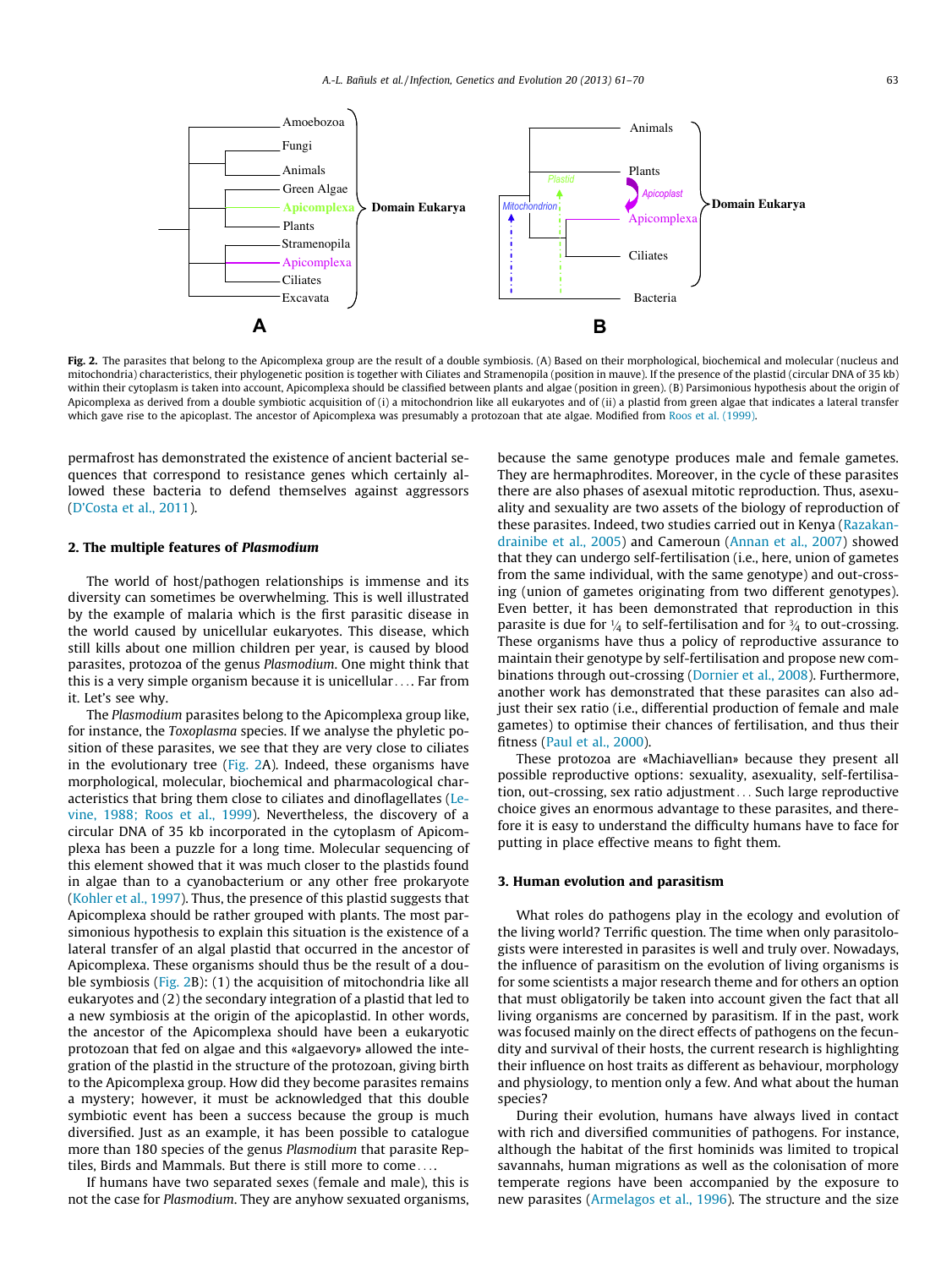of these human communities did also have a major influence on the dynamics and diversity of the parasite populations. Before the Neolithic, the social groups were mostly too modest in size to allow the maintenance of endemic diseases. An important change during the Neolithic was the organisation of sedentary societies around villages that grouped together many more individuals. An almost immediate consequence was the appearance and maintenance of many infectious diseases, such as measles, mumps, flu and smallpox. Always during the Neolithic, the proximity between humans and animals was increased by animal domestication, a phenomenon at the origin of a recrudescence of zoonoses ([Polgar, 1964\)](#page-9-0). Many years later, during their voyages, European explorers spread several contagious diseases (whooping cough, measles, smallpox...) that decimated many autochthonous populations (e.g., Amerindians), thousands and thousands of kilometers away from their country of origin.

Therefore it is unconceivable that the species Homo sapiens, who is nothing else than a particular animal, would not have been influenced during its evolution by parasitic constraints. It is worth noting that infectious disease mortality has remained virtually unchanged from Paleolithic times since the advent of antibiotics and vaccines, with life expectancy of only  ${\sim}25\,\mathrm{years}$  [\(Casanova and](#page-8-0) [Abel, 2005\)](#page-8-0). In developed countries, it is easily forgotten that an infection nowadays can be easily cured by a simple antibiotic prescription would have been lethal only few decades ago. This apparently simple concept is heavy in consequences and gives an idea of the major role played by parasitic constraints in human history. Moreover, the phenomenon is far from being over as even nowadays parasites (in a broad sense) kill directly or indirectly millions of people each year. Like all living organisms, humans have been and remain a species subject to natural selection and pathogens are clearly part of these selective pressures. Consciously or not, humans have developed, like other species, multiple strategies to avoid the risks and/or the consequences of infections for themselves or their descendants. A review of the many articles published during the last 15 years in human evolutionary ecology leads to the conclusion that many aspects of human biology, particularly human life-history patterns, many behaviours and possibly also the cultural and religious diversity of human populations cannot be fully understood without taking into account the parasitic constraints ([Thomas et al., 2012](#page-9-0)). We will now discuss a few examples of these parasitic influences.

[Guégan et al. \(2001\)](#page-8-0) have, for instance, shown that fertility variations in human populations are at least in part indirectly imputable to the diversity of the pathogen communities. Fertility increases when the diversity of severe infectious diseases (such as malaria, yellow fever, dengue fever, cholera...) also increases. The elevated child mortality linked to diseases might thus be associated with compensatory responses that aim at producing more children. In addition to the description of a theoretically predictable adaptive response, this work also suggests that the global fight against parasitic diseases should paradoxically slow down human demography, because, on the long term, it would cause a reduction of fertility (by stopping the compensatory effect) in the countries that currently are the most exposed to diseases. Birth weight could also be influenced by parasitic pressures. Although health specialists often think that this variable is exclusively determined by the current environmental constraints, several evolutionists have proposed that part of the variation could be due to the influence of natural selection. Thomas and coll. ([Thomas et al., 2004\)](#page-9-0) have indeed shown that when the number of severe infectious diseases rises beyond a certain threshold, a concomitant increase of the average birth weight will be also observed. As big babies are usual more resistant to infections or tolerate better their consequences, this result is compatible with the hypothesis that humans (like any other mammal) maximise their selective value not only

through the number of their descendants, but also by giving birth to babies with an optimal weight relative to the local environmental constraints.

When human beings do not die of old age, accidents or parasitic diseases, they die of somatic diseases (e.g., cancers, cardiovascular diseases, mental diseases). Although generally parasitic and somatic diseases are considered as opposite entities, an increasing number of works indicate that many diseases which are thought to be of ''non-parasitic'' origin have in reality an infectious cause ([Cochran et al., 2000](#page-8-0)). These findings are of crucial importance because infections are often preventable (by vaccination, for instance) or treatable and thus the associated somatic diseases could also be easily avoided. Cancer is particularly interesting from this point of view. At the beginning of the 70s, about 1% of cancers were considered to be of parasitic or viral origin. Now, the World Health Organisation acknowledges that 20% of cancers are due to infectious agents, particularly RNA and DNA viruses and bacteria. For instance, hepatocellular carcinoma, stomach cancer and cervical cancer can be largely attributed to the hepatitis virus B and C, the bacterium Helicobacter pylori and to papillomaviruses, respectively. Some evolutionists, like [\(Ewald, 2009](#page-8-0)), think that within 2050 the great majority of cancers will be considered to have an infectious origin. What are the characteristics of oncogenic pathogens and how can they transform normal cells into cancer cells? Most of the pathogens that can cause cancers are pathogens with sexual transmission (intercourse, heavy petting) that leads to a relatively low transmission rate (in comparison to viruses, like the one of influenza); on the other hand, the infection is persistent and often cannot be eradicated. This feature is important for understanding why and how these viruses can lead to the cell deregulation which is at the origin of cancer. According to [Ewald](#page-8-0) [\(2009\),](#page-8-0) normal cells have put in place at least four barriers to avoid sinking into the unicellular selfishness of cancer cells: (i) they divide only when they receive the appropriate signal; (ii) when they accumulate too many genetic anomalies, they commit suicide (by apoptosis); (iii) they can divide only for a limited number of times (differently from cancer cells that have become immortal thanks to telomerase activation); and, finally, (iv) their adhesive properties do not allow them to detach and to migrate somewhere else, like cancer cells do during the phase of generalization of the disease (metastasis formation). Interestingly, although oncogenic pathogens are phylogenetically diversified, they all can sabotage these four barriers to favour their survival and transmission during the long years they must spend in their host and avoid the immune system. The problem of this sabotage is that it allows the accumulation of mutations without elimination (by apoptosis, for instance) of the cells that have been thus modified. The quantity of mutations will be more elevated when exposure to mutagens (tobacco, alcohol...) is more important. When mutations will touch systems that regulate the four anti-cancer barriers, cells will be no longer simply sabotaged or ''manipulated'' by a pathogen for its own replication strategy, they will then be transformed into cancer cells: at that point neither the host nor the pathogen will be able to control their anarchic divisions. There are many other proximate mechanisms through which pathogens can transform healthy cells into cancer cells, such as the induction of chromosome instability and of translocations, inflammation...[see [\(zur](#page-9-0) [Hausen, 2009\)](#page-9-0) for a review]. Indeed, the infectious origin of cancers is one of the hottest current research topics.

In what way the knowledge, or better the acknowledgment of the evolutionary interactions between humans and pathogens is important at this point in time? Humans are increasingly able to act on the parasites which threaten them, but often without worrying about the consequences that might result from disequilibria in the evolutionary dynamics that they maintain with these same pathogens. If intuitively it seems desirable to get rid of the parasitic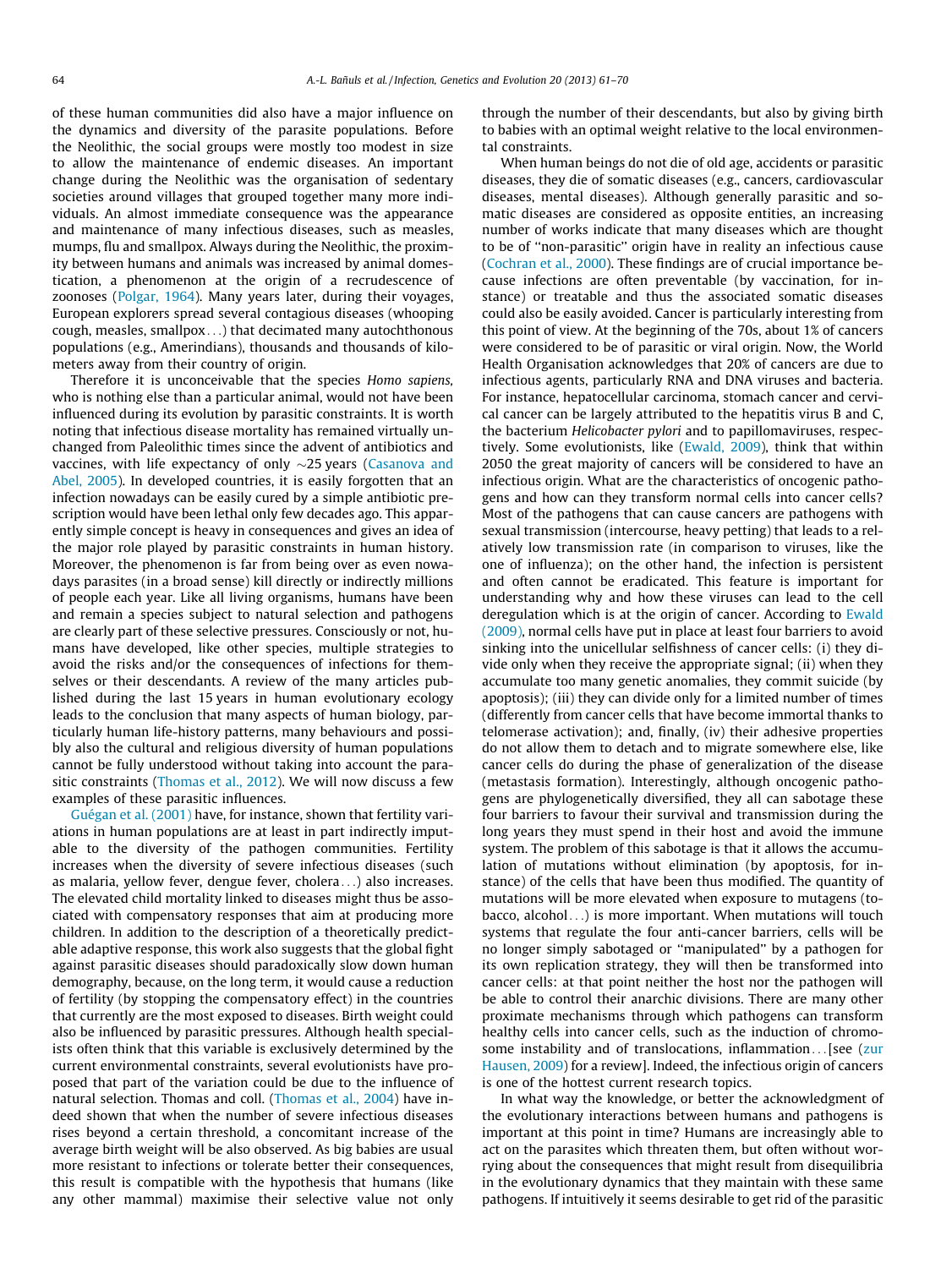burdens, it must not be forgotten that these burdens constitute a major evolutionary force without which the world would be different.

In recent times, in some regions, the contacts with pathogens have strongly decreased due to important social changes. For instance, the generalization of sanitation, marsh draining and the changes in farming practices and lifestyle during the 19th and 20th centuries played a major role in the disappearance of malaria in West Europe. More generally, the changes in life hygiene and the generalization of immunization during the 20th century, as well as the growing use of antibiotics starting from the 50s, have led to an unparalleled reduction of the parasitic burden. This had important positive consequences due to the strong, deleterious effects of most parasites. For instance, the increase in life expectancy, traditionally attributed only to the progress of medicine, results essentially from the reduction of parasitic contacts, to which medicine has definitely contributed. It remains to be understood and this has started to be tackled, to which extent the parasite reduction has also contributed to other changes of this century, such as the increase of birth weight, the reduction of fertility, the increase of QI and so on.

The reduction in the contacts with parasites had negative consequences as well, because the host-parasite co-evolution generated complex interactions. For instance, intestinal parasites, such as helminths, have developed the capacity to regulate the type 2 immunity in order to increase their survival. On the other hand, the regulation of the immune system has also evolved in order to reinstate a normal expression in the presence of helminths. Thus, the abrupt destruction of all the intestinal worms favours an immune dysfunction because (in the case of helminths) a regulatory factor is suppressed, leading to an inappropriate (autoimmune) immune reaction. The recent, important emergence of different allergies, Crohn's disease, type 1 diabetes, asthma and many other disorders might also be explained in such way. The finding that the symptoms of Crohn's disease can disappear following the ingestion of the eggs of a parasite of another species (that hatch but do not develop) paves the way to many applications for the treatment of these diseases with non-pathogen parasites. Furthermore, the selection for strong immune responses in countries with elevated parasite pressures is associated with inflammatory responses that might favour the appearance of cancer later in life. This phenomenon, made evident by the recent lifespan lengthening, suggests that, unfortunately, cancer will be a future major health issue in developing countries. Understanding the modifications of the interactions between humans, their parasites and health in general is certainly a promising topic as shown by the current expansion of Darwinian medicine.

### 4. The human species: an ecosystem among others

Infectious (bacterial, viral, fungal and parasitic) diseases still have a devastating impact on human health. Twenty percent of mortality worldwide and 60% in Africa are due to infectious diseases, thus representing more than 17 million victims each year. Nevertheless, the causes of phenomena of recurrence, emergence and re-emergence of these diseases are too often not well known. This is due to mainly the complexity of the infectious systems in which a variety of parameters related to the vectors for vectorborne diseases, the environment, the hosts and the pathogens act and interact. Moreover, many factors can modify the epidemiological context and thus the dynamics and the spreading of an infectious disease. These modifications can be related to changes in the ecosystem, to the capacities of adaptation of the infectious agents, or to the exposure of individuals to agents that up to that moment were confined to a non-anthropised ecological niche. Among the thousand human pathogens that have been identified so far, more than half have a zoonotic origin (like, for instance, the Ebola virus, the virus of avian flu, some species of Leishmania responsible for leishmaniases, the borrelia species, the bacteria responsible for Lyme disease) and an important part of these pathogens are carried by arthropod vectors (the virus of dengue fever, the plasmodia, the different Leishmania...). Moreover, recent works still highlight the existence of new reservoirs and new vectors for diseases that have been known already for many decades, as well as the identification of new micro-organisms [\(Leroy et al., 2009; Ollomo et al., 2009;](#page-8-0) [Prugnolle et al., 2010; Zou et al., 2010; Rougeron et al., 2011b;](#page-8-0) [Schex et al., 2011; Senghor et al., 2011; Uhlemann et al., 2011; Vas](#page-8-0)[ilakis et al., 2011; Godreuil et al., 2012;](#page-8-0) Senghor et al., unpublished data). This suggests that many micro-organisms and many biological (vectors, reservoirs) and/or ecological (environment) niches remain to be discovered. We are thus still far from knowing all the infectious systems and particularly the extent and distribution of micro-organisms that are pathogen or not for humans.

An element that increases our difficulty at grasping the real extent of the distribution and genetic diversity of micro-organisms in the ecosystems is the focalisation of many research projects on pathogens. Indeed, the strains used for the studies on virulence, resistance, genomics, experimental evolution, population genetics, and so on, are in general clinical isolates ([Rougeron et al., 2009,](#page-9-0) [2011a; Marsden et al., 2010; Downing et al., 2011; Eppinger](#page-9-0) [et al., 2011; Muller et al., 2011; Snitkin et al., 2011](#page-9-0)). This approach axed mainly on human patients and thus on the micro-organism as an infectious agent is largely reductive because the role of a microorganism as a human pathogen represents very often only a minimal portion of its life-history patterns. This has been termed 'iceberg bias' ([Tibayrenc, 1999\)](#page-9-0). This is the case, for instance, of Mycobacterium bovis or of the virus of mad cow disease ([de la](#page-8-0) [Rua-Domenech, 2006; Hlavsa et al., 2008; Imran and Mahmood,](#page-8-0) [2011a,b](#page-8-0)). Indeed, in many infectious systems, the human species is only an accidental host and very often an epidemiological impasse due to the medical treatments or because it is not a reservoir, or due to its rapid death. This is true for Mycobacterium marinum, a fish bacterium, Ebola virus or even Leishmania infantum, responsible for canine leishmaniasis. The human compartment can thus be seen as negligible for the majority of micro-organisms. Moreover, some viruses or parasites have been considered for a long time as confined only to humans, but have all the potential ecological niches that allowed them to survive in the system before emerging in humans been thoroughly elucidated? For instance, Plasmodium falciparum has recently been identified in gorillas ([Prugnolle](#page-9-0) [et al., 2010\)](#page-9-0) and Ebola virus in bats [\(Leroy et al., 2009\)](#page-8-0).

A micro-organism is identified as a pathogen when the host immune system cannot manage to control the infection and it causes physiological malfunctions and clinical symptoms. The immune response is heterogeneous in humans and can vary in function of the genotype of the infecting organism and/or of the physiological status of the host ([Beck and Levander, 2000; Maciel et al., 2008;](#page-8-0) [Ajzenberg et al., 2009](#page-8-0)). Moreover, epidemiological studies show that people are much more sensitive to infections when the affected population is naive of all contacts with the emerging organism [\(Alcais et al., 1997; Camargo et al., 1999; Bucheton et al.,](#page-8-0) [2002](#page-8-0)). These elements show how the classification as pathogen for any given species of micro-organisms depends not only on the physiological status of the infected individual, but also on the immune status of the studied population.

As a general rule, most microbes exist and circulate as nonpathogens independently of the environment and both in vertebrate and invertebrate hosts. They can multiply and spread without systematically causing damage to the host that accommodate them. This is true also for humans. Indeed, although it is not very much studied due to the absence of medical interest, the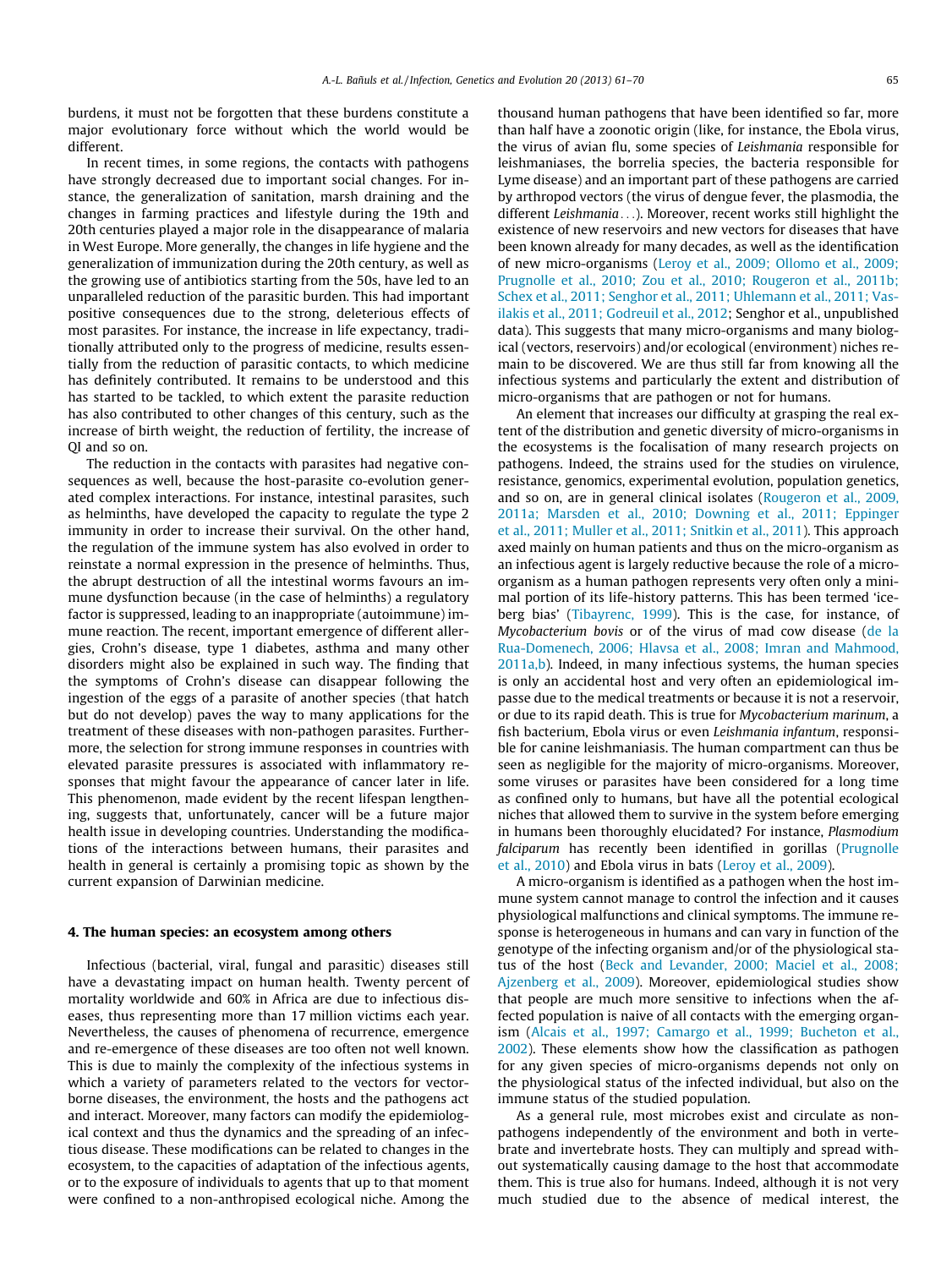asymptomatic carriage seems to be the rule rather than the exception. From birth, humans live with a multitude of harmless or even beneficial micro-organisms. However, it is well known that these micro-organisms, these human symbionts, can become pathogens in people with a poor immune system, such as for instance individuals with AIDS. Conversely, many infectious agents that have been identified as human pathogens can circulate in humans without producing apparent clinical symptoms. Indeed, it has been clearly demonstrated that asymptomatic carriers (i.e., infected individuals without apparent clinical symptoms) represent the great majority of the human population for numerous infectious diseases. This assumption is true for many parasitic diseases (Chagas disease, leishmaniases, toxoplasmosis or malaria), but also for viral diseases (herpes or hepatitis) as well as for bacterial diseases (tuberculosis and staphylococcosis). This compartment is all the more important as it can play a role in the transmission of infectious diseases. This is the case of Staphylococcus aureus that circulates asymptomatically in more than 30% of the human population or for Toxoplasma gondii. For leishmaniases, this compartment has been known for about 10 years and the prevalence of asymptomatic carriers is higher than 30% in some studies (see for review [Bañuls et al., 2011\)](#page-8-0). These works clearly show that the number of asymptomatic carriers of the parasite Leishmania is without any doubt higher than the number of cases of symptomatic leishmaniasis. Similarly, for Mycobacterium tuberculosis, the agent of pulmonary tuberculosis, the majority of infections are asymptomatic (estimated at 1/3 of the world population) and remain latent and only some people will develop active tuberculosis following infection [\(Brodie and Schluger, 2005](#page-8-0)). This compartment represents thus an unlimited reservoir of pathogens and a major obstacle to the eradication of tuberculosis (see review [Godreuil et al., 2007\)](#page-8-0). Moreover, it should be noted that this bacterial population, although considered as dormant, seems to evolve and keeps acquiring mutations during the latency phase [\(Ford et al., 2011\)](#page-8-0).

The human-centred approaches, which are mainly focused on micro-organisms as human pathogens, are at the origin of important biases in all research fields (population genetics, epidemiology and biology) concerning the interpretation of data and the understanding of the infectious systems. The direct consequence of this reductive approach is that we do not have access to all the biodiversity of the micro-organism under study. Yet, this biodiversity is crucial for identifying and understanding the processes of transmission, adaptation, evolution and co-evolution and also of virulence.

For population genetic studies, the knowledge of the global genetic diversity is a pre-requisite to determine the reproduction strategies and the population structure. For many micro-organisms, it is impossible or difficult to study experimentally the mode of reproduction, and only theoretical analyses based on the study of the genotype distributions and allele frequencies allow predicting the systems of reproduction and the evolution of populations. In this context, to validate predictions, the sample must be representative of the allelic diversity of the studied population. Therefore, sampling should be as exhaustive as possible by integrating all the compartments of the system (vectors, hosts reservoirs, environment, symptomatic and asymptomatic carriers). This is even more crucial because the systems of reproduction in micro-organisms can be complex and manifest specific features in function of the hosts they invade during the cycle. For instance, T. gondii, the agent of toxoplasmosis, uses a sexual reproduction system only in cats (definitive host) and an asexual system in all the other hosts (humans, sheep, birds, mice...). Similarly, P. falciparum moves from sexual recombination in its vector to asexual reproduction in its vertebrate host. This clearly shows that human-centred studies and sampling bias can generate important errors of interpretation concerning the biology of these micro-organisms. A typical example is represented by the Leishmania model (the agent responsible for leishmaniasis), in which past analyses generated debatable and incomplete hypotheses concerning the system of reproduction (for more details, see [Rougeron et al., 2009, 2010,](#page-9-0) [2011a; Tibayrenc and Ayala, 2012](#page-9-0)). To study the population structure, non-representative samples of such populations and sub-populations are also an obstacle to robust analyses. Indeed, living organisms are generally organised in sub-populations and they are not distributed homogeneously in the environment. It is thus essential to take into consideration this sub-population structure because it influences the distribution of the genetic information and allows to avoid Wahlund effect (reduction of heterozygosity relative to the Hardy-Weinberg equilibrium due to subdivision of the population in several sub-populations that do not exchange gametes, or very little) and thus a misinterpretation of data ([De](#page-8-0) [Meeûs et al., 2006; Prugnolle and De Meeûs, 2008, 2010; Rougeron](#page-8-0) [et al., 2009, 2010, 2011c\)](#page-8-0).

The other research fields that are sensitive to the choice of microbial populations as study samples are the studies on the host-parasite (this term is used here in a broad sense) interactions, the biological mechanisms of virulence, resistance and pathogenicity, as well as on the associated genetic determinisms. As said before, in order to try to understand the polymorphisms that are associated with virulence and the clinical and resistance patterns that are common to most pathogens, these research works are generally focused on clinical strains. The difficulty in these studies is to distinguish between pathogen- and host-specific mechanisms. Indeed, the physiological state of the hosts and particularly of their immune system has an impact on symptom progression and on the clinical outcome of patients ([Beck and Levander, 2000; Maciel](#page-8-0) [et al., 2008](#page-8-0)). Therefore, it is difficult to target the genes and the regulatory mechanisms that are put in place by the micro-organisms to infect their hosts and, consequently, also to explain their pathogenic features. A line of research that has not yet been exploited enough in the field of infectious diseases is the comparison between pathogenic and non-pathogenic forms of a micro-organism, although it has been done for S. aureus for a long time. The comparison of the community and clinical strains or non infecting/infecting strains has brought important information on the mechanisms of virulence in these bacteria ([Feng et al., 2008; Sotto et al., 2008;](#page-8-0) [Otto, 2013\)](#page-8-0). This type of study could also bring precious information for understanding the pathogenic potential of many other micro-organisms. For the model Leishmania, each clinical form of the disease is statistically associated with a specific Leishmania species ([Bañuls et al., 2007; Bañuls et al., 2011](#page-8-0)). However, there is also an intra-specific clinical polymorphism and the role played by the parasite in it is not really known. So far, in both in vivo and in vitro models, only the strains from patients with more or less severe clinical forms have been studied (see review [Bañuls et al.,](#page-8-0) [2007\)](#page-8-0). In these works, some rare associations were identified, but they could not be validated as general rules (see review [Bañuls](#page-8-0) [et al., 2007](#page-8-0)). The genomic, phenotypic and experimental (in vivo and in vitro models) comparison of strains of the same species from asymptomatic carriers and from symptomatic patients could bring fundamental information on the pathogenic polymorphisms of these parasites and on the involved biological and genetic mechanisms. This is particularly relevant as the first comparative molecular studies show a genetic differentiation between pathogenic and non-pathogenic forms of parasites ([Bañuls et al., 2011, Hide et al.,](#page-8-0) [2013\)](#page-8-0), suggesting an intra-specific genetic determinism of the pathogenic capacity in Leishmania.

The resistance to anti-microbial compounds is also a field of research in which the human-centred approach can bias the interpretations and the decision-making in terms of control of infections. Indeed, the phenomena of resistance are generated by the drug selective pressure that is applied on the populations of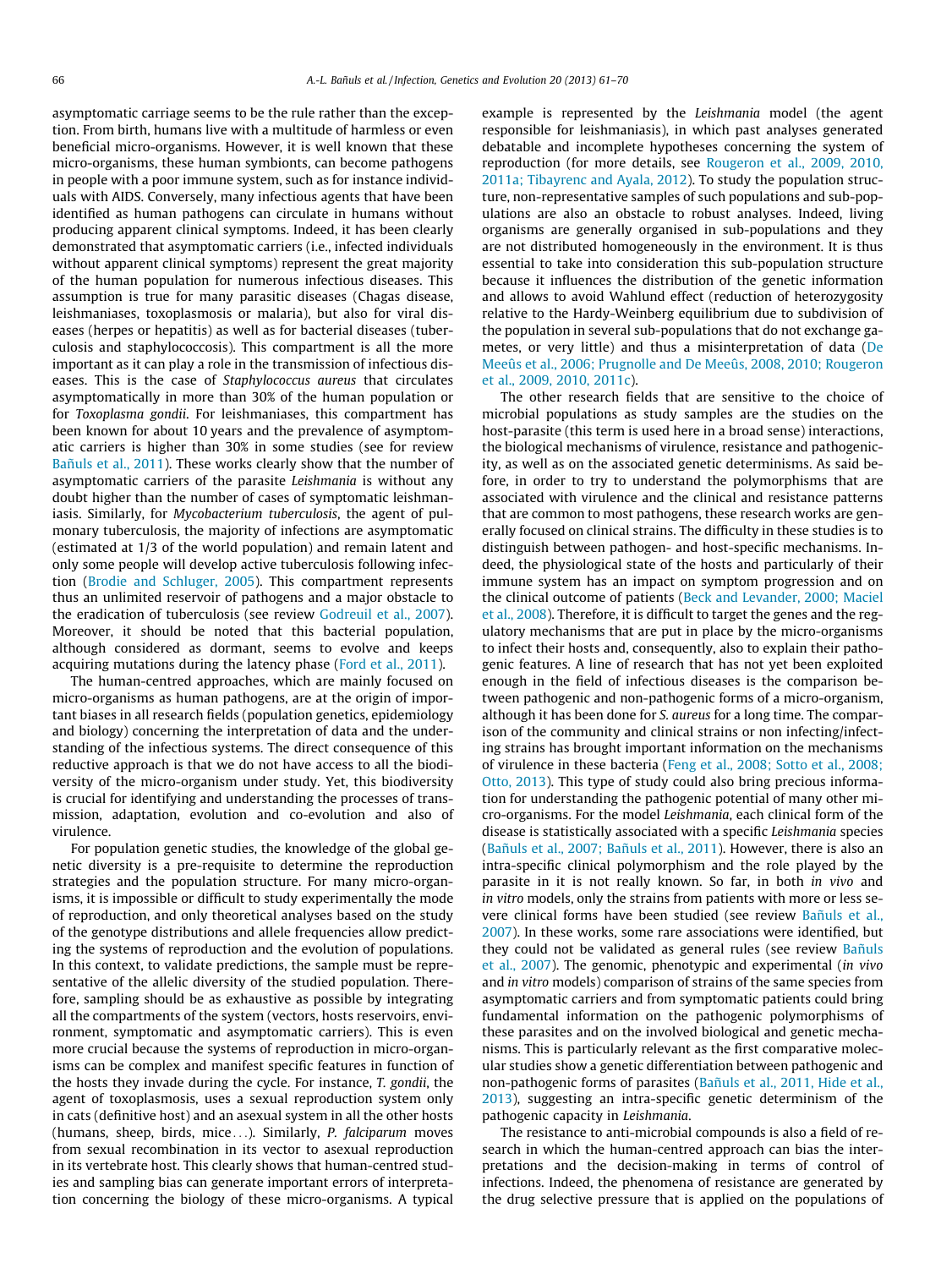micro-organisms. This selective pressure exists of course in human medicine, but also in veterinary medicine with a comparable consumption of antibiotics in animals and humans. Some studies clearly show that the veterinary use of antibiotics leads to the emergence of resistance to anti-microbial drugs in humans as well ([Smith et al., 2005; Shryock and Richwine, 2010](#page-9-0)). The first risk in human medicine is the transfer of resistant bacteria from animals to humans. It has been reported that the frequency of intestinal carriage of enterobacteria that are resistant to antibiotics used in veterinary medicine is significantly more important in farmers than in the urban population ([Piddock, 1996; van den Bogaard](#page-9-0) [et al., 1997; Kuhn et al., 2005; Smith et al., 2005\)](#page-9-0). The second risk is the horizontal transfer of resistance genes from the bacteria hosted by the animal to pathogenic bacteria or human commensals. Indeed, the digestive tract of animals and humans is an ecosystem colonised by a microbial flora in which exchanges can occur as well as the dissemination of resistance genes within the bacterial populations that colonise it [\(Werner et al., 2000; Smith](#page-9-0) [et al., 2005\)](#page-9-0). These examples of resistance transfer between the animal world and humans show yet again the risk of limiting the studies to human pathogens and the necessity of trying to understand the populations of micro-organisms in their totality by integrating all the ecosystems in which they develop and interact.

All these elements emphasise that still nowadays we have access only to a minimal part of the population of micro-organisms we live and evolve with. Yet they have a considerable impact on the human populations in terms of demography and public health not only as symbionts, but also and particularly as pathogens. Indeed, infectious diseases have accompanied the human species all along its history and have contributed to shaping its evolution.

## 5. Parasites have shaped and still are shaping the human genome

During their evolution, all organisms have been and are challenged by parasites. Humans have not escaped this rule either, and if they managed to eliminate predators and competitors, this was not case for pathogens. Hence, the human genetic history is shaped by events that trace back the relations between humans and the pathogens that attacked and still attack them. We are not going to review here all the human genes that are marked by the contact with parasites ([Barreiro and Quintana-Murci, 2010\)](#page-8-0), we will consider just the case of malaria. Drepanocytosis or sickle-cell anaemia is a genetic disease that causes a heavy public health burden, particularly in West Africa. This red blood cell disease was identified a century ago. It is caused by a point mutation that modifies the structure of the beta chain of haemoglobin by a simple substitution of an amino acid in position 6 ([Herrick,](#page-8-0) [1910\)](#page-8-0). Very quickly, scientists became aware of the existence of a paradox, because this disease, which is very severe in homozygotes who carry the mutant allele, had an abnormally high frequency in Central Africa. Indeed, this disease is a genetic burden that should have never been maintained in a context of Darwinian selection. How to explain this? The proposed hypothesis is that heterozygotes who carry one normal and one mutant allele are more resistant to the parasitic attack by the malaria agents (i.e., P. falciparum) than homozygotes who carry two non-mutated alleles ([Haldane, 1949\)](#page-8-0). This has been defined as «The malaria hypothesis». An article published in 2010 by [Piel et al. \(2010\)](#page-9-0) brings the formal demonstration of the selection of this genetic disease because of the resistance it confers to the parasitic attack by P. falciparum.

Although we can read in some newspaper articles that humans are not subjected to biotic selective pressures any longer, here we have the proof of the maintenance of a genetic burden (i.e. drepanocytosis) because of an infectious disease (i.e., malaria).

Moreover, this genetic system of mutant haemoglobin is not the only one to confer an advantage in the combat against malaria. Indeed, another major classical example in this field concerns the Duffy gene (FyFy) [\(Cutbush et al., 1950\)](#page-8-0). Specifically, the absence of antigenic determinants of the Duffy blood group system might procure a protection against Plasmodium vivax to the majority of individuals in Intertropical Africa ([Miller et al., 1976](#page-8-0)). Nevertheless, it has been suggested that P. vivax could use other pathways to enter red blood cells and that Duffy negativity might no longer be a barrier to infection and transmission ([Ménard et al., 2010;](#page-8-0) [Mendes et al., 2011\)](#page-8-0).

There are many other genetic mechanisms of resistance to malaria in humans, such as Glucose-6-phosphate dehydrogenase, Glycophorines, Globins and Hepatoglobins, to mention only the processes involved in the resistance. The reader may refer to the excellent review [\(Kwiatkowski, 2005\)](#page-8-0) to know the details of the different processes that have been selected during the co-evolution of humans and the agents responsible for malaria.

Pathogens have always been and still are a source of diseases and mortality for humans; thus they impose strong selective pressures that are reflected in the many genetic signatures which are engraved in our genome. The knowledge of these genetic fundaments represents a source of essential information for progressing in the fields of public health, clinical research and epidemiology. On the topic of the shaping of the genome by the selective forces of pathogens, the exhaustive work on immunology carried out by Barreiro and Quintana-Murci is remarkable ([Barreiro and Quin](#page-8-0)[tana-Murci, 2010](#page-8-0)).

Very recently, a study has analysed and compared the environmental and pathogenic factors that are responsible for the selective pressures on the human genome [\(Fumagalli et al., 2011\)](#page-8-0). The results show clearly that parasitic attacks are the major culprits of the molecular signatures of the human genome in the different populations. Briefly, the authors show that 103 genes are significantly correlated in frequency with parasitic attacks, whereas no gene could be correlated with climatic factors or the ecosystem-related life conditions. Just as an example that concerns a group of pathogens discussed in the first part of this review, the study reveals that 13 genes have been selected in our genome to fight against Leishmania infections.

Therefore, as demonstrated in this review human populations have co-evolved with a wide range of organisms, pathogenic or not. This co-evolution has clearly an effect on the human immunobiology, since our microbial partners participate in our immune system development and in predisposition/protection from immune-related diseases. In this context, the ''hygiene hypothesis'' has been proposed by Strachan in the 1980s ([Strachan, 1989\)](#page-9-0). This hypothesis states that the improvement of life conditions in industrialized countries, leading in a relative sterilization of the world, have resulted in the alteration of the symbiont community in humans and thus would favour the development of chronic inflammatory disorders (for review, see [Sironi and Clerici, 2010](#page-9-0)).

From the dawn of Humanity, humans have been living with parasites that keep attacking them without respite; this process is not over, far from that, because humans in their demographic expansion will be more and more confronted with their «enemies»; the battle has started a long time ago and the war is far from being won.

## 6. Conclusion: living with pathogens in the 21st century

The world population – 7 billion currently – will reach 9–10 billion, or even more, at the end of this century. A major challenge for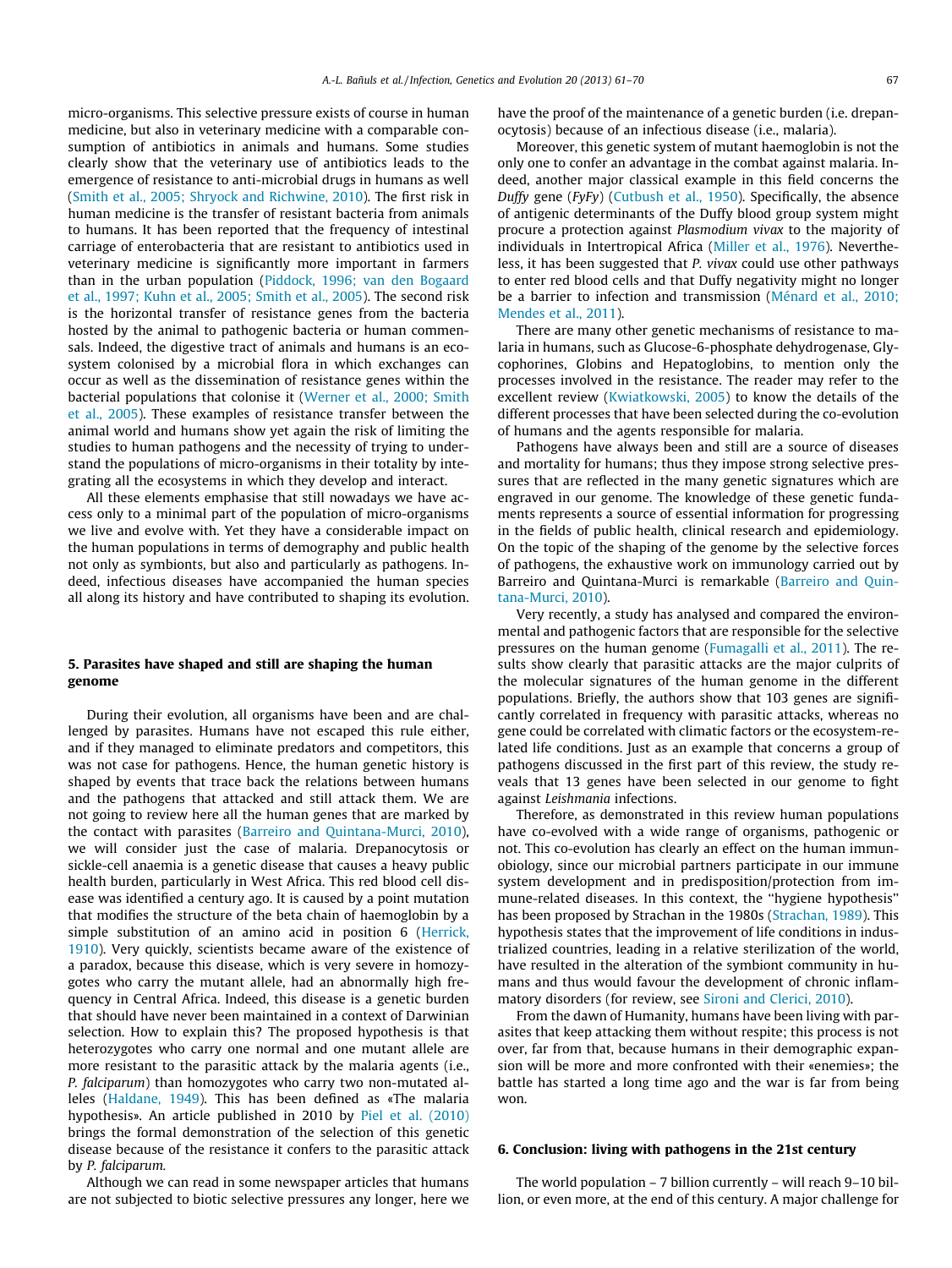all the societies and politicians who govern them will be to feed these populations, and another one will be to assure their cohabitation with pathogens that have been always there, from the dawn of life on Earth, and that belong, like us, to the big book of living things. Chikungunya, dengue fever, AIDS, tuberculosis, malaria are there to remind us of this. However, already during the Palaeozoic era, more than 300 million years ago and long before the emergence of the human species, insects were parasitized by viruses ([Theze et al., 2011](#page-9-0)). The danger does not come from predators against which humans can defend themselves and eliminate them, but from parasites/pathogens to which the human species is just one ecosystem among many others, and with which humans have to live in an intimate interaction that can be sometimes pacific, sometimes aggressive or even mortal for them. Now, all the mass productions that humans will develop in the future to feed themselves will offer to these pathogens new opportunities for propagation.

The symbiotic interactions between pathogens and their hosts present many facets that range from aggression (parasites/pathogens), when one of the two partners takes advantage of the other, to cooperation or mutualism, when the interaction brings an advantage to both partners. ''We were not born pathogens, we become'' the pathogens would tell us if they could talk..., because they did not decide knowingly to harm us. The mitochondrial endosymbiosis that is at the origin of the eukaryotic cell is a proof of that. But, why do some pathogens become dangerous for humans or, in other words, virulent? This is one of the fundamental questions of the biology of the 21st century that must be answered to ensure the public as well as the animal and plant health. Indeed, health problems do not concern only humans, although they focalise legitimately all our attention.

Without getting caught up in a rigid Neo-Darwinism, it is indisputable that in this host/parasite interaction, the «best» ones will win in a time T and in a space S. Thus, pathogenicity (or virulence) is just a phenotype – i.e., a product of the genome – a variable that depends on the genetic organisation of the pathogen and of the hosts and that, in a given time and space (ecosystem), confers an advantage to some individuals who survive and reproduce better than others. Nevertheless, this pathogenicity/virulence has a downside, because a parasite that eliminates too quickly its host, as a consequence, will ''commit suicide''. We will discuss the case of the H5N1 virus that is the centre of many debates [\(Gauthier-](#page-8-0)[Clerc, 2011](#page-8-0)). This virus is the product of a specific ecosystem that has been generated and is maintained by humans: in some region of Earth where the population density is particularly high, poultry farms have become true ''biological reactors'' to which humans add constantly new raw material (birds, the host). This has allowed the emergence and the selection of highly pathogenic viral variants the rapid diffusion of which is favoured by the low genetic diversity of the farmed animals as they have been selected on criteria of productivity. This virulence is thus a phenotypic trait that can be selected and therefore counter-select.

However, surprisingly, the exploitation of pathogen diversity and of their ecosystem in the combat against their aggressions remains very little developed. Indeed, so far, the majority of the medicinal compounds (penicillin, artemisin, paracetamol, morphine, quinine and so on, the list would be too long) have come from the biodiversity of the vegetal world (essentially fungi and plants) and from the painstaking screening of this diversity by scientists to isolate active principles. Yet, pathogens associate with or fight against other pathogens within a host – and humans are one of these hosts – and it has been demonstrated that these associations of villains can be exploited for our own good. Indeed, coinfections by multiple pathogens can reduce their virulence ([Alizon](#page-8-0) [and Lion, 2011](#page-8-0)). This is the case of malaria in Madagascar, where the presence of intestinal worms (Nematodes) in children seems to increase their protection against infection by P. falciparum, the agent of malaria (Brutus [et al., 2007](#page-8-0)). Conversely, herpes virus infection increases the infection rate of the human immunodeficiency virus (HIV-1), and the cofactor role of sexually transmissible bacterial infections in HIV transmission is now well established ([Van de Perre et al., 2008](#page-9-0)). Thus, like all the other wild animals, parasites fight or help each other. Competition and cooperation, two laws of ecology and evolution, should be better exploited to understand and control infectious diseases.

But humans seem to have only one idea in their mind, to which they consecrate all their energy: the eradication of pathogens. However, at the risk of shocking, a good pathogen is certainly not a dead pathogen. If some of them were to disappear, others would become free to increase their virulence. Otherwise, all pathogens should be eradicated, which is obviously impossible. After the end of the Second World War, major medical and technological advances have nurtured huge hopes concerning the combat against infections. We must admit that, perhaps with the exception of smallpox, no infectious disease has really disappeared from Earth, quite the opposite.

In 1988, the international initiative for the global eradication of poliomyelitis was launched; however, in 2010, although poliomyelitis is now endemic only in four countries, 23 previously disease-free states were re-infected due to importation of the virus. Daily epidemiological reports are in charge of reminding us about the increasingly worrying progression of resistant pathogens: resistant Escherichia coli, resistantM. tuberculosis, resistantS. aureus, resistantP. falciparum and so on. These infectious attacks are scaring and the media do not miss the opportunity to play scaremongers. However, humans are not blameless: if virulence and resistance are two phenotypic characteristics of pathogens, it must be acknowledged that far too often they are favoured by the systematic use of antibiotics ([Hawkey and Jones, 2009\)](#page-8-0) or of other anti-pathogen compounds. But doctors need to treat the diseased hosts, and thus to use them. This is a spiral, the happy ending of which is far from obvious.

Tomorrow's combat requires other means. We are not any longer at the stage of the elimination of the infective process – objective which cannot be attained – but in that of its control and management. Biological diversity is the natural wealth of Earth, pathogens are part of this asset, and it is our duty to understand the ecological and evolutionary modalities of their interactions with their hosts to get a profit out of them. We must also understand the interactions between pathogens and exploit to our advantage the battles they sometimes engage with other parasites to favour the less virulent ones. This approach must now be applied globally and not at the individual's scale, like in the past. Our mentality must evolve and only the association/cooperation of doctors, evolutionary biologists, chemists, just to mention them, will allow us to progress. In the future battle against parasites, the phase concerning the treatment of infected patients is too reductive and comes too late: instead we must strive to put in place a common, global management of the risk and of the infectious attack. The future of human populations depends on this. But we must not forget that the animal and vegetal worlds are similarly concerned: the emergence of a pathogen which is virulent for rice, for instance, could indirectly cause as many deaths as the flu due to the risks of famine. Without an equilibrium built at the planetary scale, the fall will be inevitable.

## 7. Declaration of interest

Authors have no declarations of interest to report.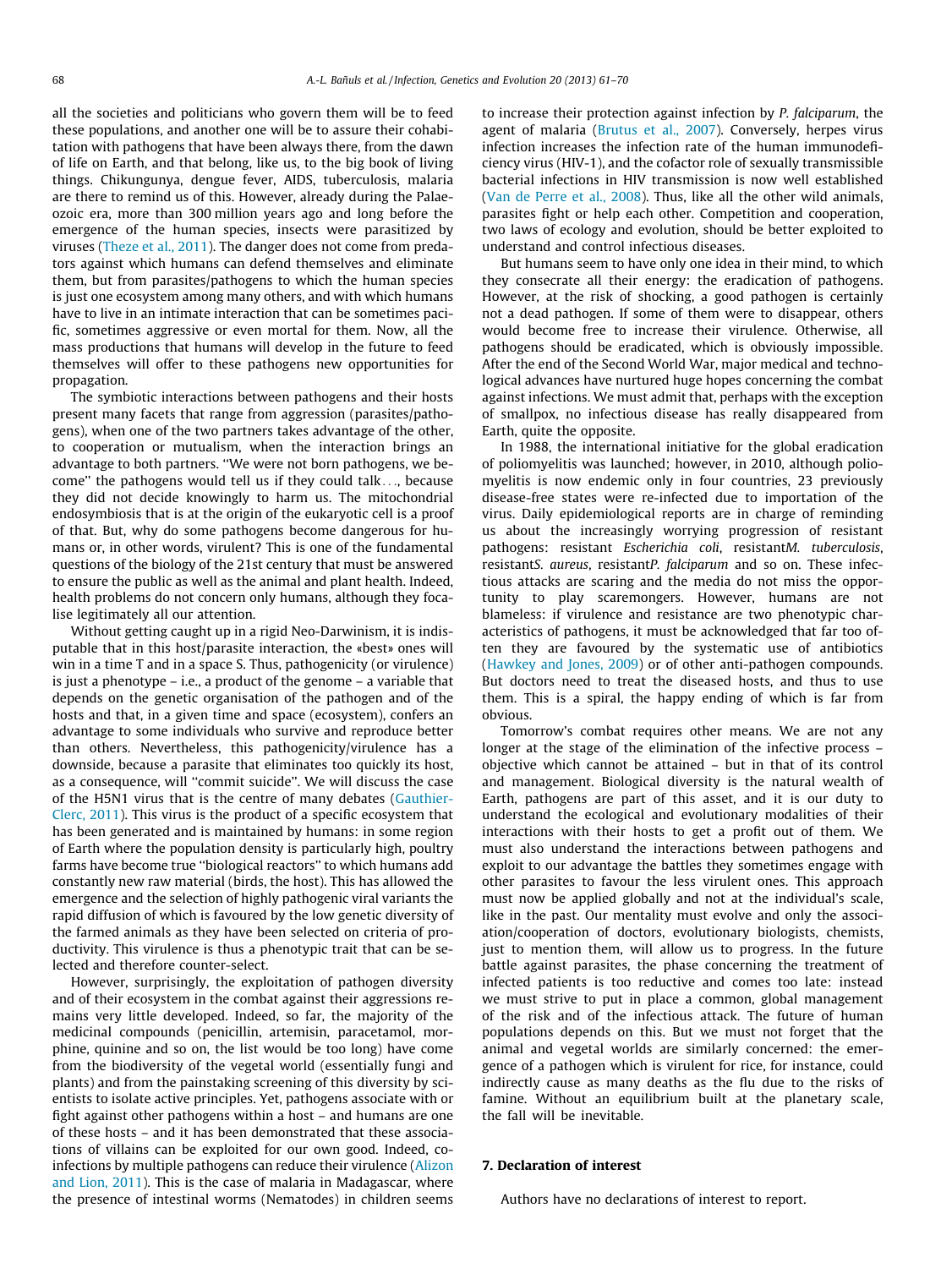## <span id="page-8-0"></span>Acknowledgments

We would like to thank Elisabetta Andermarcher for the English translation. We are grateful to the reviewers for their helpful comments. The authors thank IRD and CNRS for financial support.

#### References

- [Ajzenberg, D., Yera, H., Marty, P., Paris, L., Dalle, F., Menotti, J., Aubert, D., Franck, J.,](http://refhub.elsevier.com/S1567-1348(13)00301-8/h0005) [Bessieres, M.H., Quinio, D., Pelloux, H., Delhaes, L., Desbois, N., Thulliez, P.,](http://refhub.elsevier.com/S1567-1348(13)00301-8/h0005) [Robert-Gangneux, F., Kauffmann-Lacroix, C., Pujol, S., Rabodonirina, M.,](http://refhub.elsevier.com/S1567-1348(13)00301-8/h0005) [Bougnoux, M.E., Cuisenier, B., Duhamel, C., Duong, T.H., Filisetti, D., Flori, P.,](http://refhub.elsevier.com/S1567-1348(13)00301-8/h0005) [Gay-Andrieu, F., Pratlong, F., Nevez, G., Totet, A., Carme, B., Bonnabau, H., Darde,](http://refhub.elsevier.com/S1567-1348(13)00301-8/h0005) [M.L., Villena, I., 2009. Genotype of 88](http://refhub.elsevier.com/S1567-1348(13)00301-8/h0005) Toxoplasma gondii isolates associated with [toxoplasmosis in immunocompromised patients and correlation with clinical](http://refhub.elsevier.com/S1567-1348(13)00301-8/h0005) [findings. J. Infect. Dis. 199, 1155–1167.](http://refhub.elsevier.com/S1567-1348(13)00301-8/h0005)
- [Alcais, A., Abel, L., David, C., Torrez, M.E., Flandre, P., Dedet, J.P., 1997. Evidence for a](http://refhub.elsevier.com/S1567-1348(13)00301-8/h0010) [major gene controlling susceptibility to tegumentary leishmaniasis in a recently](http://refhub.elsevier.com/S1567-1348(13)00301-8/h0010) [exposed Bolivian population. Am. J. Hum. Genet. 61, 968–979.](http://refhub.elsevier.com/S1567-1348(13)00301-8/h0010)
- [Alizon, S., Lion, S., 2011. Within-host parasite cooperation and the evolution of](http://refhub.elsevier.com/S1567-1348(13)00301-8/h0015) [virulence. Proc. Biol. Sci. 278, 3738–3747.](http://refhub.elsevier.com/S1567-1348(13)00301-8/h0015)
- [Annan, Z., Durand, P., Ayala, F.J., Arnathau, C., Awono-Ambene, P., Simard, F.,](http://refhub.elsevier.com/S1567-1348(13)00301-8/h0020) [Razakandrainibe, F.G., Koella, J.C., Fontenille, D., Renaud, F., 2007. Population](http://refhub.elsevier.com/S1567-1348(13)00301-8/h0020) genetic structure of Plasmodium falciparum [in the two main African vectors,](http://refhub.elsevier.com/S1567-1348(13)00301-8/h0020) Anopheles gambiae and Anopheles funestus[. Proc. Natl. Acad. Sci. USA 104, 7987–](http://refhub.elsevier.com/S1567-1348(13)00301-8/h0020) [7992.](http://refhub.elsevier.com/S1567-1348(13)00301-8/h0020)
- [Armelagos, G.C., Barnes, K.C., Lin, J., 1996. Disease in human evolution: the re](http://refhub.elsevier.com/S1567-1348(13)00301-8/h0025)[emergence of infectious disease in the third epidemiological transition. Natl.](http://refhub.elsevier.com/S1567-1348(13)00301-8/h0025) [Museum Nat. Hist. Bull Teachers 18, 1–6.](http://refhub.elsevier.com/S1567-1348(13)00301-8/h0025)
- [Bañuls, A.L., Hide, M., Prugnolle, F., 2007.](http://refhub.elsevier.com/S1567-1348(13)00301-8/h0030) Leishmania and the leishmaniases: a [parasite genetic update and advances in taxonomy, epidemiology and](http://refhub.elsevier.com/S1567-1348(13)00301-8/h0030) [pathogenicity in humans. Adv. Parasitol. 64, 1–109.](http://refhub.elsevier.com/S1567-1348(13)00301-8/h0030)
- [Bañuls, A.L., Bastien, P., Pomares, C., Arevalo, J., Fisa, R., Hide, M., 2011. Clinical](http://refhub.elsevier.com/S1567-1348(13)00301-8/h0035) [pleiomorphism in human leishmaniases, with special mention of asymptomatic](http://refhub.elsevier.com/S1567-1348(13)00301-8/h0035) [infection. Clin. Microbiol. Infect. 17, 1451–1461.](http://refhub.elsevier.com/S1567-1348(13)00301-8/h0035)
- [Barreiro, L.B., Quintana-Murci, L., 2010. From evolutionary genetics to human](http://refhub.elsevier.com/S1567-1348(13)00301-8/h0040) [immunology: how selection shapes host defence genes. Nat. Rev. Genet. 11, 17–](http://refhub.elsevier.com/S1567-1348(13)00301-8/h0040) [30](http://refhub.elsevier.com/S1567-1348(13)00301-8/h0040).
- [Beck, M.A., Levander, O.A., 2000. Host nutritional status and its effect on a viral](http://refhub.elsevier.com/S1567-1348(13)00301-8/h0045) [pathogen. J. Infect. Dis. 182 \(Suppl. 1\), S93–S96.](http://refhub.elsevier.com/S1567-1348(13)00301-8/h0045)
- [Brodie, D., Schluger, N.W., 2005. The diagnosis of tuberculosis. Clin. Chest Med. 26,](http://refhub.elsevier.com/S1567-1348(13)00301-8/h0050) [247–271, vi](http://refhub.elsevier.com/S1567-1348(13)00301-8/h0050).
- [Brutus, L., Watier, L., Hanitrasoamampionona, V., Razanatsoarilala, H., Cot, M., 2007.](http://refhub.elsevier.com/S1567-1348(13)00301-8/h0055) [Confirmation of the protective effect of](http://refhub.elsevier.com/S1567-1348(13)00301-8/h0055) Ascaris lumbricoides on Plasmodium falciparum [infection: results of a randomized trial in Madagascar. Am. J. Trop.](http://refhub.elsevier.com/S1567-1348(13)00301-8/h0055) [Med. Hyg. 77, 1091–1095.](http://refhub.elsevier.com/S1567-1348(13)00301-8/h0055)
- [Bucheton, B., Kheir, M.M., El-Safi, S.H., Hammad, A., Mergani, A., Mary, C., Abel, L.,](http://refhub.elsevier.com/S1567-1348(13)00301-8/h0060) [Dessein, A., 2002. The interplay between environmental and host factors during](http://refhub.elsevier.com/S1567-1348(13)00301-8/h0060) [an outbreak of visceral leishmaniasis in eastern Sudan. Microbes Infect. 4,](http://refhub.elsevier.com/S1567-1348(13)00301-8/h0060) [1449–1457.](http://refhub.elsevier.com/S1567-1348(13)00301-8/h0060)
- [Burdon, J.J., Thrall, P.H., 2003. The fitness costs to plants of resistance to pathogens.](http://refhub.elsevier.com/S1567-1348(13)00301-8/h0065) [Genome Biol. 4, 227.](http://refhub.elsevier.com/S1567-1348(13)00301-8/h0065)
- [Camargo, E.P., Alves, F., Pereira da Silva, L.H., 1999. Symptomless](http://refhub.elsevier.com/S1567-1348(13)00301-8/h0070) Plasmodium vivax [infections in native Amazonians. Lancet 353, 1415–1416.](http://refhub.elsevier.com/S1567-1348(13)00301-8/h0070)
- [Casanova, J.L., Abel, L., 2005. Inborn errors of immunity to infection: the rule rather](http://refhub.elsevier.com/S1567-1348(13)00301-8/h0075) than [the exception. J. Exp. Med. 202 \(2\), 197–201.](http://refhub.elsevier.com/S1567-1348(13)00301-8/h0075)
- [Cochran, G.M., Ewald, P.W., Cochran, K.D., 2000. Infectious causation of disease: an](http://refhub.elsevier.com/S1567-1348(13)00301-8/h0080) [evolutionary perspective. Perspect. Biol. Med. 43, 406–448.](http://refhub.elsevier.com/S1567-1348(13)00301-8/h0080)
- [Cutbush, M., Mollison, P.L., Parkin, D.M., 1950. A new human blood group. Nature](http://refhub.elsevier.com/S1567-1348(13)00301-8/h0085) [165, 188–189](http://refhub.elsevier.com/S1567-1348(13)00301-8/h0085).
- [D'Costa, V.M., King, C.E., Kalan, L., Morar, M., Sung, W.W., Schwarz, C., Froese, D.,](http://refhub.elsevier.com/S1567-1348(13)00301-8/h0090) [Zazula, G., Calmels, F., Debruyne, R., Golding, G.B., Poinar, H.N., Wright, G.D.,](http://refhub.elsevier.com/S1567-1348(13)00301-8/h0090) [2011. Antibiotic resistance is ancient. Nature 477, 457–461](http://refhub.elsevier.com/S1567-1348(13)00301-8/h0090).
- [de la Rua-Domenech, R., 2006. Human](http://refhub.elsevier.com/S1567-1348(13)00301-8/h0095) Mycobacterium bovis infection in the United [Kingdom: incidence, risks, control measures and review of the zoonotic aspects](http://refhub.elsevier.com/S1567-1348(13)00301-8/h0095) [of bovine tuberculosis. Tuberculosis \(Edinb.\) 86, 77–109.](http://refhub.elsevier.com/S1567-1348(13)00301-8/h0095)
- [De Meeûs, T., Lehmann, L., Balloux, F., 2006. Molecular epidemiology of clonal](http://refhub.elsevier.com/S1567-1348(13)00301-8/h0100) [diploids: a quick overview and a short DIY \(do it yourself\) notice. Infect. Genet.](http://refhub.elsevier.com/S1567-1348(13)00301-8/h0100) [Evol. 6, 163–170](http://refhub.elsevier.com/S1567-1348(13)00301-8/h0100).
- [Dornier, A., Munoz, F., Cheptou, P.O., 2008. Allee effect and self-fertilization in](http://refhub.elsevier.com/S1567-1348(13)00301-8/h0105) [hermaphrodites: reproductive assurance in a structured metapopulation.](http://refhub.elsevier.com/S1567-1348(13)00301-8/h0105) [Evolution 62, 2558–2569](http://refhub.elsevier.com/S1567-1348(13)00301-8/h0105).
- [Downing, T., Imamura, H., Decuypere, S., Clark, T.G., Coombs, G.H., Cotton, J.A.,](http://refhub.elsevier.com/S1567-1348(13)00301-8/h0110) [Hilley, J.D., de Doncker, S., Maes, I., Mottram, J.C., Quail, M.A., Rijal, S., Sanders,](http://refhub.elsevier.com/S1567-1348(13)00301-8/h0110) [M., Schonian, G., Stark, O., Sundar, S., Vanaerschot, M., Hertz-Fowler, C.,](http://refhub.elsevier.com/S1567-1348(13)00301-8/h0110) [Dujardin, J.C., Berriman, M., 2011. Whole genome sequencing of multiple](http://refhub.elsevier.com/S1567-1348(13)00301-8/h0110) Leishmania donovani [clinical isolates provides insights into population structure](http://refhub.elsevier.com/S1567-1348(13)00301-8/h0110) [and mechanisms of drug resistance. Genome Res. 21, 2143–2156.](http://refhub.elsevier.com/S1567-1348(13)00301-8/h0110)
- [Eppinger, M., Mammel, M.K., Leclerc, J.E., Ravel, J., Cebula, T.A., 2011. Genomic](http://refhub.elsevier.com/S1567-1348(13)00301-8/h0115) anatomy of Escherichia coli [O157:H7 outbreaks. Proc. Natl. Acad. Sci. USA 108,](http://refhub.elsevier.com/S1567-1348(13)00301-8/h0115) [20142–20147](http://refhub.elsevier.com/S1567-1348(13)00301-8/h0115).
- [Ewald, P.W., 2009. An evolutionary perspective on parasitism as a cause of cancer.](http://refhub.elsevier.com/S1567-1348(13)00301-8/h0120) [Adv. Parasitol. 68, 21–43](http://refhub.elsevier.com/S1567-1348(13)00301-8/h0120).
- [Feng, Y., Chen, C.J., Su, L.H., Hu, S., Yu, J., Chiu, C.H., 2008. Evolution and pathogenesis](http://refhub.elsevier.com/S1567-1348(13)00301-8/h0125) of Staphylococcus aureus[: lessons learned from genotyping and comparative](http://refhub.elsevier.com/S1567-1348(13)00301-8/h0125) [genomics. FEMS Microbiol. Rev. 32, 23–37](http://refhub.elsevier.com/S1567-1348(13)00301-8/h0125).
- [Ford, C.B., Lin, P.L., Chase, M.R., Shah, R.R., Iartchouk, O., Galagan, J., Mohaideen, N.,](http://refhub.elsevier.com/S1567-1348(13)00301-8/h0130) [Ioerger, T.R., Sacchettini, J.C., Lipsitch, M., Flynn, J.L., Fortune, S.M., 2011. Use of](http://refhub.elsevier.com/S1567-1348(13)00301-8/h0130) [whole genome sequencing to estimate the mutation rate of](http://refhub.elsevier.com/S1567-1348(13)00301-8/h0130) Mycobacterium tuberculosis [during latent infection. Nat. Genet. 43, 482–486](http://refhub.elsevier.com/S1567-1348(13)00301-8/h0130).
- [Frank, D.N., Pace, N.R., 2008. Gastrointestinal microbiology enters the](http://refhub.elsevier.com/S1567-1348(13)00301-8/h0135) metagenomics [era. Curr. Opin. Gastroenterol. 24, 4–10](http://refhub.elsevier.com/S1567-1348(13)00301-8/h0135).
- [Fumagalli, M., Sironi, M., Pozzoli, U., Ferrer-Admetlla, A., Pattini, L., Nielsen, R., 2011.](http://refhub.elsevier.com/S1567-1348(13)00301-8/h0140) [Signatures of environmental genetic adaptation pinpoint pathogens as the main](http://refhub.elsevier.com/S1567-1348(13)00301-8/h0140) [selective pressure through human evolution. PLoS Genet. 7, e1002355](http://refhub.elsevier.com/S1567-1348(13)00301-8/h0140).
- Gauthier-Clerc, M., 2011. Une mouette est morte à l'assemblée nationale. Buchet-Chastel, Broché. Paris.
- [Gill, S.R., Pop, M., Deboy, R.T., Eckburg, P.B., Turnbaugh, P.J., Samuel, B.S., Gordon, J.I.,](http://refhub.elsevier.com/S1567-1348(13)00301-8/h0150) Relman, [D.A., Fraser-Liggett, C.M., Nelson, K.E., 2006. Metagenomic analysis of](http://refhub.elsevier.com/S1567-1348(13)00301-8/h0150) [the human distal gut microbiome. Science 312, 1355–1359.](http://refhub.elsevier.com/S1567-1348(13)00301-8/h0150)
- [Godreuil, S., Tazi, L., Bañuls, A.L., 2007. Pulmonary tuberculosis and](http://refhub.elsevier.com/S1567-1348(13)00301-8/h0155) Mycobacterium tuberculosis[: modern molecular epidemiology and perspectives. In: Tibayrenc,](http://refhub.elsevier.com/S1567-1348(13)00301-8/h0155) [M. \(Ed.\), Encyclopedia of Infectious Diseases: Modern Methodologies. John](http://refhub.elsevier.com/S1567-1348(13)00301-8/h0155) [Wiley & Sons, Inc., Chichester, USA.](http://refhub.elsevier.com/S1567-1348(13)00301-8/h0155)
- [Godreuil, S., Marchandin, H., Michon, A.L., Ponsada, M., Chyderiotis, G., Brisou, P.,](http://refhub.elsevier.com/S1567-1348(13)00301-8/h0160) [Bhat, A., Panteix, G., 2012.](http://refhub.elsevier.com/S1567-1348(13)00301-8/h0160) Mycobacterium riyadhense pulmonary infection, [France and Bahrain. Emerg. Infect. Dis. 18, 176–178](http://refhub.elsevier.com/S1567-1348(13)00301-8/h0160).
- [Guégan, J.F., Thomas, F., Hochberg, M.E., de Meeûs, T., Renaud, F., 2001. Disease](http://refhub.elsevier.com/S1567-1348(13)00301-8/h0165) [diversity and human fertility. Evolution 55, 1308–1314.](http://refhub.elsevier.com/S1567-1348(13)00301-8/h0165)
- [Haldane, J.B.S., 1949. The rate of mutation of human genes. Hereditas 36,](http://refhub.elsevier.com/S1567-1348(13)00301-8/h0170) [267–273](http://refhub.elsevier.com/S1567-1348(13)00301-8/h0170).
- [Hawkey, P.M., Jones, A.M., 2009. The changing epidemiology of resistance. J.](http://refhub.elsevier.com/S1567-1348(13)00301-8/h0175) [Antimicrob. Chemother. 64 \(Suppl. 1\), i3–i10](http://refhub.elsevier.com/S1567-1348(13)00301-8/h0175).
- [Herrick, J.B., 1910. Peculiar, elongated and sickle-shaped red blood corpuscules in a](http://refhub.elsevier.com/S1567-1348(13)00301-8/h0180) [case of severe anemia. Arch. Int. Med. 6, 517–521](http://refhub.elsevier.com/S1567-1348(13)00301-8/h0180).
- [Hide, M., Marion, E., Pomares, C., Fisa, R., Marty, P., Bañuls, A.L., 2013. Parasitic](http://refhub.elsevier.com/S1567-1348(13)00301-8/h3175) [genotypesappear to differ in leishmaniasis patients compared with](http://refhub.elsevier.com/S1567-1348(13)00301-8/h3175) [asymptomatic related carriers. Int. J. Parasitol. 43, 389–397](http://refhub.elsevier.com/S1567-1348(13)00301-8/h3175).
- [Hlavsa, M.C., Moonan, P.K., Cowan, L.S., Navin, T.R., Kammerer, J.S., Morlock, G.P.,](http://refhub.elsevier.com/S1567-1348(13)00301-8/h0185) [Crawford, J.T., Lobue, P.A., 2008. Human tuberculosis due to](http://refhub.elsevier.com/S1567-1348(13)00301-8/h0185) Mycobacterium bovis [in the United States, 1995–2005. Clin. Infect. Dis. 47, 168–175](http://refhub.elsevier.com/S1567-1348(13)00301-8/h0185).
- [Imran, M., Mahmood, S., 2011a. An overview of human prion diseases. Virol. J. 8,](http://refhub.elsevier.com/S1567-1348(13)00301-8/h0190) [559.](http://refhub.elsevier.com/S1567-1348(13)00301-8/h0190)
- [Imran, M., Mahmood, S., 2011b. An overview of animal prion diseases. Virol. J. 8,](http://refhub.elsevier.com/S1567-1348(13)00301-8/h0195) [493.](http://refhub.elsevier.com/S1567-1348(13)00301-8/h0195)
- [Kohler, S., Delwiche, C.F., Denny, P.W., Tilney, L.G., Webster, P., Wilson, R.J., Palmer,](http://refhub.elsevier.com/S1567-1348(13)00301-8/h0205) [J.D., Roos, D.S., 1997. A plastid of probable green algal origin in Apicomplexan](http://refhub.elsevier.com/S1567-1348(13)00301-8/h0205) [parasites. Science 275, 1485–1489](http://refhub.elsevier.com/S1567-1348(13)00301-8/h0205).
- [Kovatcheva-Datchary, P., Tremaroli, V., Bäckhed, F., 2013. The gut microbiota. In:](http://refhub.elsevier.com/S1567-1348(13)00301-8/h0200) [Rosenberg, E., Edward, F., DeLong, S.L., Stackebrandt, E., Thompson, F. \(Eds.\), The](http://refhub.elsevier.com/S1567-1348(13)00301-8/h0200) [Prokaryotes. Springer, Berlin Heidelberg, pp. 3–24](http://refhub.elsevier.com/S1567-1348(13)00301-8/h0200).
- [Kuhn, I., Iversen, A., Finn, M., Greko, C., Burman, L.G., Blanch, A.R., Vilanova, X.,](http://refhub.elsevier.com/S1567-1348(13)00301-8/h0210) [Manero, A., Taylor, H., Caplin, J., Dominguez, L., Herrero, I.A., Moreno, M.A.,](http://refhub.elsevier.com/S1567-1348(13)00301-8/h0210) [Mollby, R., 2005. Occurrence and relatedness of vancomycin-resistant](http://refhub.elsevier.com/S1567-1348(13)00301-8/h0210) [enterococci in animals, humans, and the environment in different European](http://refhub.elsevier.com/S1567-1348(13)00301-8/h0210) [regions. Appl. Environ. Microbiol. 71, 5383–5390](http://refhub.elsevier.com/S1567-1348(13)00301-8/h0210).
- [Kwiatkowski, D.P., 2005. How malaria has affected the human genome and](http://refhub.elsevier.com/S1567-1348(13)00301-8/h0215) [what human genetics can teach us about malaria. Am. J. Hum. Genet. 77,](http://refhub.elsevier.com/S1567-1348(13)00301-8/h0215) [171–192](http://refhub.elsevier.com/S1567-1348(13)00301-8/h0215).
- [Leroy, E.M., Epelboin, A., Mondonge, V., Pourrut, X., Gonzalez, J.P., Muyembe-](http://refhub.elsevier.com/S1567-1348(13)00301-8/h0220)[Tamfum, J.J., Formenty, P., 2009. Human Ebola outbreak resulting from direct](http://refhub.elsevier.com/S1567-1348(13)00301-8/h0220) [exposure to fruit bats in Luebo, Democratic Republic of Congo, 2007. Vector](http://refhub.elsevier.com/S1567-1348(13)00301-8/h0220) [Borne Zoonotic Dis. 9, 723–728](http://refhub.elsevier.com/S1567-1348(13)00301-8/h0220).
- [Levine, N.D., 1988. Progress in taxonomy of the Apicomplexan protozoa. J.](http://refhub.elsevier.com/S1567-1348(13)00301-8/h0225) [Protozool. 35, 518–520.](http://refhub.elsevier.com/S1567-1348(13)00301-8/h0225)
- [Maciel, B.L., Lacerda, H.G., Queiroz, J.W., Galvao, J., Pontes, N.N., Dimenstein, R.,](http://refhub.elsevier.com/S1567-1348(13)00301-8/h0230) [McGowan, S.E., Pedrosa, L.F., Jeronimo, S.M., 2008. Association of nutritional](http://refhub.elsevier.com/S1567-1348(13)00301-8/h0230) [status with the response to infection with](http://refhub.elsevier.com/S1567-1348(13)00301-8/h0230) Leishmania chagasi. Am. J. Trop. Med. [Hyg. 79, 591–598](http://refhub.elsevier.com/S1567-1348(13)00301-8/h0230).
- [Marcy, Y., Ouverney, C., Bik, E.M., Losekann, T., Ivanova, N., Martin, H.G., Szeto, E.,](http://refhub.elsevier.com/S1567-1348(13)00301-8/h0235) [Platt, D., Hugenholtz, P., Relman, D.A., Quake, S.R., 2007. Dissecting biological](http://refhub.elsevier.com/S1567-1348(13)00301-8/h0235) "dark matter" with single-cell genetic analysis of rare and uncultivated TM7 [microbes from the human mouth. Proc. Natl. Acad. Sci. USA 104, 11889–11894.](http://refhub.elsevier.com/S1567-1348(13)00301-8/h0235)
- [Marsden, G.L., Davis, I.J., Wright, V.J., Sebaihia, M., Kuijper, E.J., Minton, N.P., 2010.](http://refhub.elsevier.com/S1567-1348(13)00301-8/h0240) [Array comparative hybridisation reveals a high degree of similarity between UK](http://refhub.elsevier.com/S1567-1348(13)00301-8/h0240) [and European clinical isolates of hypervirulent](http://refhub.elsevier.com/S1567-1348(13)00301-8/h0240) Clostridium difficile. BMC [Genomics 11, 389](http://refhub.elsevier.com/S1567-1348(13)00301-8/h0240).
- [Ménard, D., Barnadas, C., Bouchier, C., Henry-Halldin, C., Gray, L.R., Ratsimbasoa, A.,](http://refhub.elsevier.com/S1567-1348(13)00301-8/h0245) [Thonier, V., Carod, J.F., Domarle, O., Colin, Y., Bertrand, O., Picot, J., King, C.L.,](http://refhub.elsevier.com/S1567-1348(13)00301-8/h0245) [Grimberg, B.T., Mercereau-Puijalon, O., Zimmerman, P.A., 2010.](http://refhub.elsevier.com/S1567-1348(13)00301-8/h0245) Plasmodium vivax [clinical malaria is commonly observed in Duffy-negative Malagasy people.](http://refhub.elsevier.com/S1567-1348(13)00301-8/h0245) [Proc. Natl. Acad. Sci. USA 107 \(13\), 5967–5971.](http://refhub.elsevier.com/S1567-1348(13)00301-8/h0245)
- [Mendes, C., Dias, F., Figueiredo, J., Mora, V.G., Cano, J., de Sousa, B., do Rosário, V.E.,](http://refhub.elsevier.com/S1567-1348(13)00301-8/h0250) [Benito, A., Berzosa, P., Arez, A.P., 2011. Duffy negative antigen is no longer a](http://refhub.elsevier.com/S1567-1348(13)00301-8/h0250) [barrier to Plasmodium vivax – molecular evidences from the African West Coast](http://refhub.elsevier.com/S1567-1348(13)00301-8/h0250) [\(Angola and Equatorial Guinea\). PLoS Negl. Trop. Dis. 5 \(6\), e1192](http://refhub.elsevier.com/S1567-1348(13)00301-8/h0250).
- [Miller, L.H., Mason, S.J., Clyde, D.F., McGinniss, M.H., 1976. The resistance factor to](http://refhub.elsevier.com/S1567-1348(13)00301-8/h0255) Plasmodium vivax [in blacks. The Duffy-blood-group genotype, FyFy. N. Engl. J.](http://refhub.elsevier.com/S1567-1348(13)00301-8/h0255) [Med. 295, 302–304](http://refhub.elsevier.com/S1567-1348(13)00301-8/h0255).